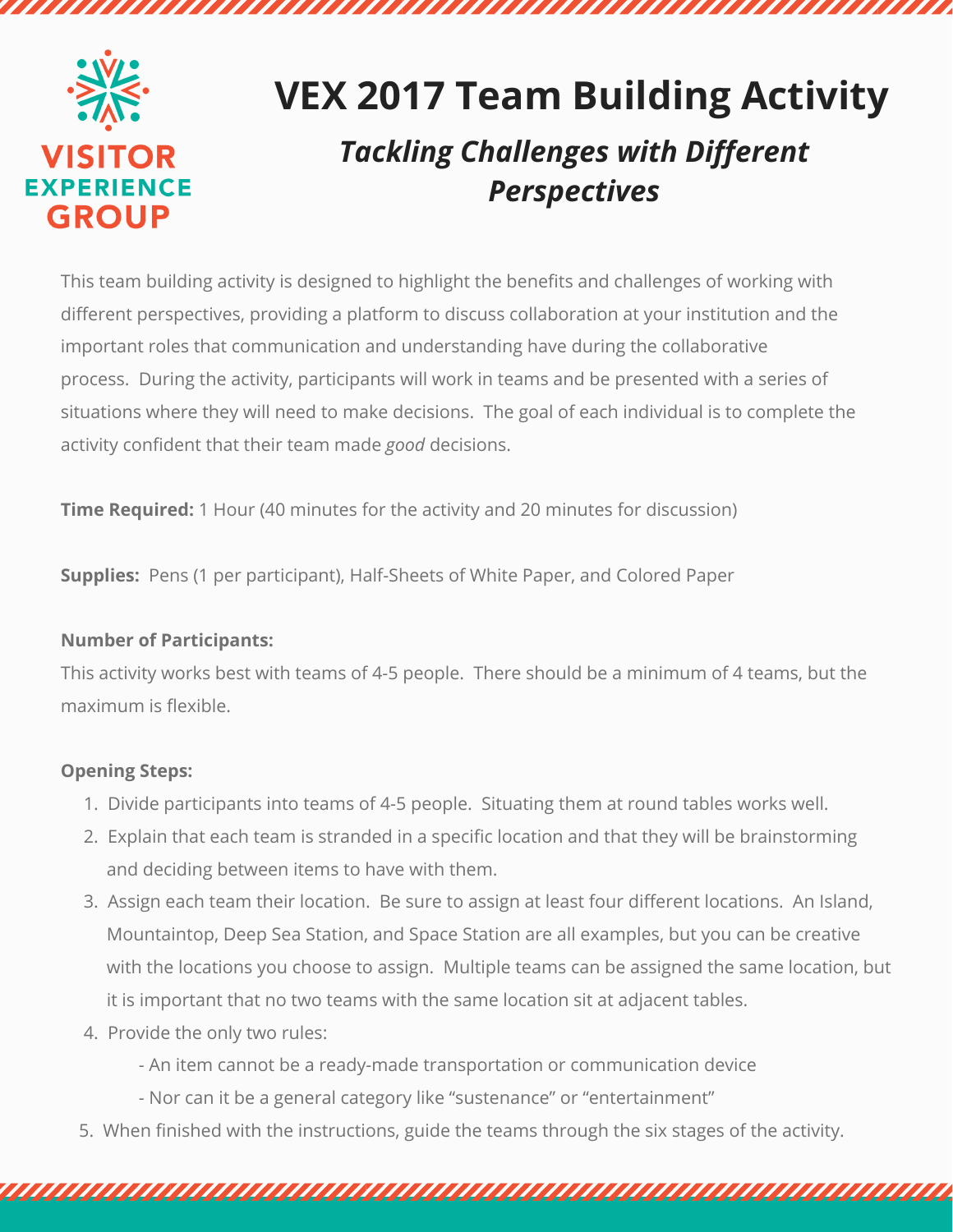

### **Activity Stages:**

- 1. Each individual should brainstorm three items they would like to have while stranded in their assigned location.
	- They should write their list on a half-sheet of paper.
	- They have two minutes to complete.
- 2. Everyone should take turns sharing their individual lists with their teams and each team should decide upon three of the shared items for their team list.
	- Teams should write these three items on a single piece of colored paper.

aanaanaanaanaanaanaanaanaanaan

- They have 4 minutes to complete.
- 3. Each team must choose one of their three team items to eliminate from their list (decreasing their list to two items). Ask them to cross this item off their list. Then, they must choose two new items from their individual lists to replace the eliminated item (increasing their list to four).
	- The two new items should be added to the list on the colored piece of paper.
	- These items cannot be nearly identical to the eliminated item.
	- Teams have 3 minutes to complete.
- 4. Each team should now select a representative to rotate one table over. Before they leave, they should jot down the items on their team's list. Once the representative rotates, inform them that they must trade one of the items on their team's list for an item on the other team's list.
	- After rotating, they have two minutes to make the trade. After the two minutes are up, the representatives should rotate back to their teams and update their team list on the colored paper.
	- After completing this stage, teams should have 4-5 items.
- 5. Each team must now eliminate two of the items from their team's list.
	- They have two minutes.
- 6. Each team should now select a different representative to rotate one table over in the opposite direction (so they are visiting a different team). The representative and the team they are visiting must brainstorm a new item that will be added to both teams' lists.
	- It doesn't have to be on any previous list and it can't be nearly identical to any item previously eliminated by either team.
	- They have four minutes to brainstorm.
	- After the four minutes are up, the representatives should rotate back to their teams and update their team list on the colored paper. Teams should once again have 4-5 items.

<u>TAAN TANA TANA TANA MARAMATAN MAHALI MAHALI MAHALI MAHALI MA</u>